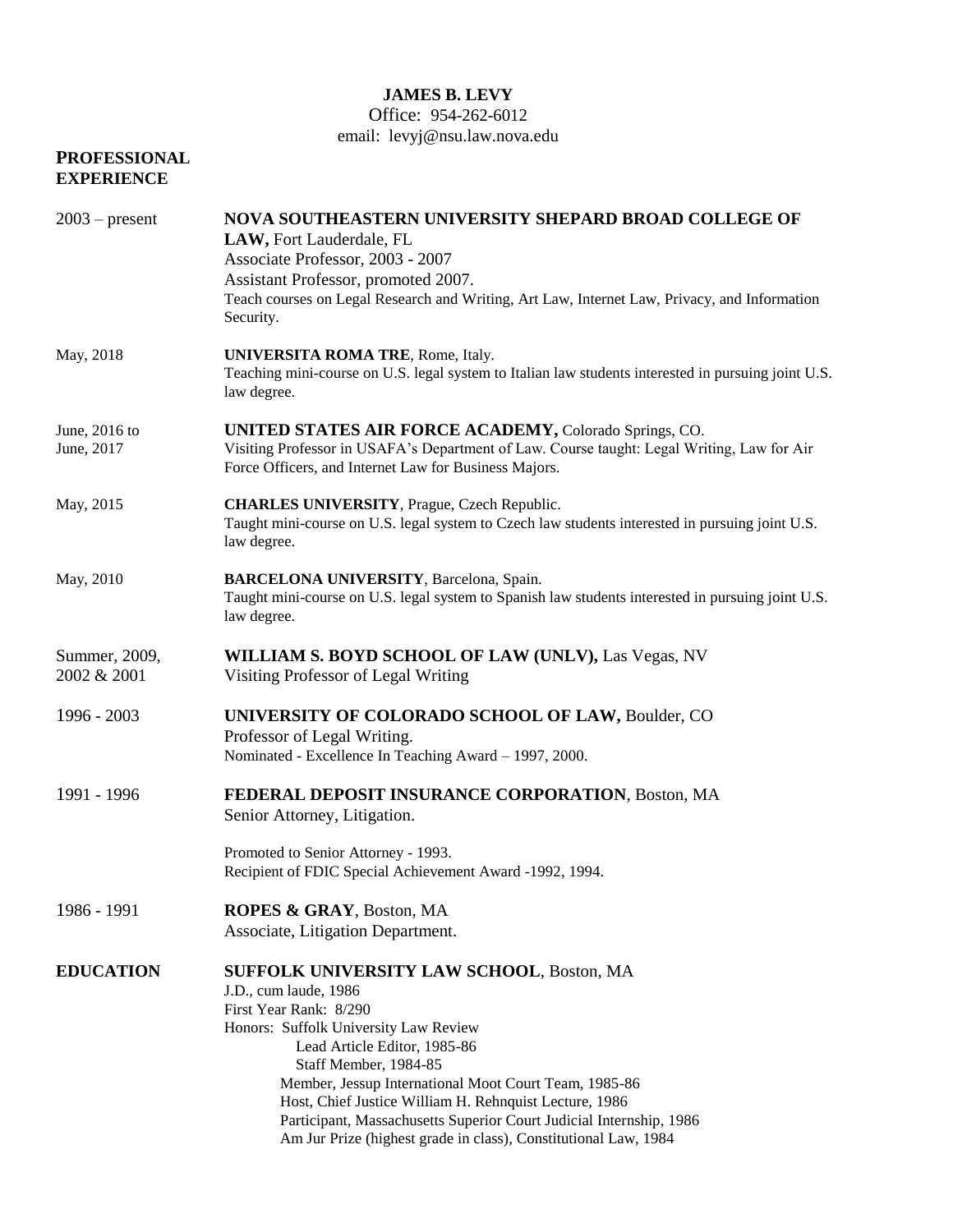Dean's List **COLBY COLLEGE**, Waterville, ME

B.A., Economics, 1982 Honors: Dean's List

| <b>PUBLICATIONS</b> | Founder & Co-Editor, Legal Skills Prof Blog, Fall, 2010 to present.                                                                                                                                                                 |
|---------------------|-------------------------------------------------------------------------------------------------------------------------------------------------------------------------------------------------------------------------------------|
|                     | 2014 Blawggie Award for "Best Law Professor Blog."                                                                                                                                                                                  |
|                     | 2013 Blawggie Award for "Best Law Professor Blog."                                                                                                                                                                                  |
|                     | Reading in the Digital Age: A Review of Words on Screen," book review accepted for publication                                                                                                                                      |
|                     | in 23 Perspectives: Teaching Legal Research and Writing _ (due out Spring, 2018).                                                                                                                                                   |
|                     | Failure Was Always an Option: My Life as an EIC" _ 22 J. Legal Writing _ (Spring 2018)                                                                                                                                              |
|                     | (essay solicited by the Journal of the Legal Writing Institute in celebration of its $30th$                                                                                                                                         |
|                     | Anniversary).                                                                                                                                                                                                                       |
|                     | Teaching the Digital Caveman: Rethinking the Use of Classroom Technology in Law School, 19<br>Chapman L. Rev. 241 (Fall 2015). Article chosen for national recognition by The Institute for<br>Law Teaching and Learning, May 2015. |
|                     | Teaching Students the Habits of Expert Readers The Learning Curve (Publication of the AALS<br>Section on Academic Support) 7 (Winter 2013).                                                                                         |
|                     | The Case for Books: Past, Present and Future by Richard Darnton, book review 21 Perspectives:                                                                                                                                       |
|                     | Teaching Legal Writing and Research 42 (Fall 2012).                                                                                                                                                                                 |
|                     | Making Students Practice-Ready Is Not About Verisimilitude 18 The Law Teacher 24 (Fall<br>2011).                                                                                                                                    |
|                     | To Perform at Your Best, Develop Habits of The Expert Reader submitted to National Jurist                                                                                                                                           |
|                     | Magazine (Fall 2011) (not yet published).                                                                                                                                                                                           |
|                     | Contributing Editor, Legal Writing Blog - www.lawprofessors.typepad.com/legalwriting, Summer,<br>2008 to Fall, 2010.                                                                                                                |
|                     | Named "most increased traffic" of all blogs edited by a law professor by the TaxProf Blog,<br>October 13, 2009.                                                                                                                     |
|                     | Contributing Editor, Law Librarian Blog - www.lawprofessors.typepad.com/law_librarian_blog,                                                                                                                                         |
|                     | Fall, 2009 to Fall, 2010.                                                                                                                                                                                                           |
|                     | Contributing Editor, Adjunct Law Professor Blog - www.lawprofessors.typepad.com/adjunctprofs,<br>Fall, 2009 to 2010.                                                                                                                |
|                     | Named "50 Great Blogs by and for Law Professors" by Online Universities, November 11, 2009.                                                                                                                                         |
|                     | 'Lecture Capture:' Is There Still a Reason Not to Use It?, AALS Section on Legal Research &<br>Writing Newsletter (December 2009).                                                                                                  |
|                     | A Schema Walks Into a Bar: How Humor Makes Us Better Teachers by Helping Our Students                                                                                                                                               |
|                     | Learn 16 Perspectives: Teaching Legal Writing and Research 109 (Winter 2008).                                                                                                                                                       |
|                     | The Blind Leading the Blind: What if They're Not All Visual Learners 22 The Second Draft 6<br>(Spring 2008).                                                                                                                        |
|                     | It's Both What You Say and How You Say it, 15 The Law Teacher 4 (Fall 2008).                                                                                                                                                        |
|                     | President's Message, AALS Section on Teaching Methods Newsletter (Fall 2007).                                                                                                                                                       |
|                     | Legal Writing Institute Brochure, 2007.                                                                                                                                                                                             |
|                     | Poster - Selected by AALS Section on New Law Professors for presentation at 2008 Annual<br>Meeting, NYC.                                                                                                                            |
|                     | Nova Southeastern University School of Law Hosts S.E. Legal Writing Conference (with Cynthia                                                                                                                                        |
|                     | Bulan) AALS Newsletter – Section on Legal Writing, Reasoning, and Research 12 (Fall 2007).                                                                                                                                          |
|                     | What the Best College Teachers Do by Ken Bain - A Book Review for 15 Perspectives: Teaching<br>Legal Writing and Research 58 (Fall 2006).                                                                                           |
|                     | As a Last Resort, Ask the Students: What They Say Makes Someone an Effective Law Teacher, 58                                                                                                                                        |
|                     | Me. L. Rev. 50 (winter 2006).                                                                                                                                                                                                       |
|                     | Newsletter - AALS Section on Teaching Method. Authored and produced Section Newsletter for<br>2005.                                                                                                                                 |
|                     | Selected Articles, reprinted in textbook on law school teaching by Gerald Hess and Stephen<br>Friedland (Fall 2004).                                                                                                                |
|                     | "Why Most People Can't Write: A Neurologist Suggests Some Answers" A review of "The                                                                                                                                                 |

 *Midnight Disease: The Drive to Write, Writer's Block and the Creative Brain,"* by Alice W.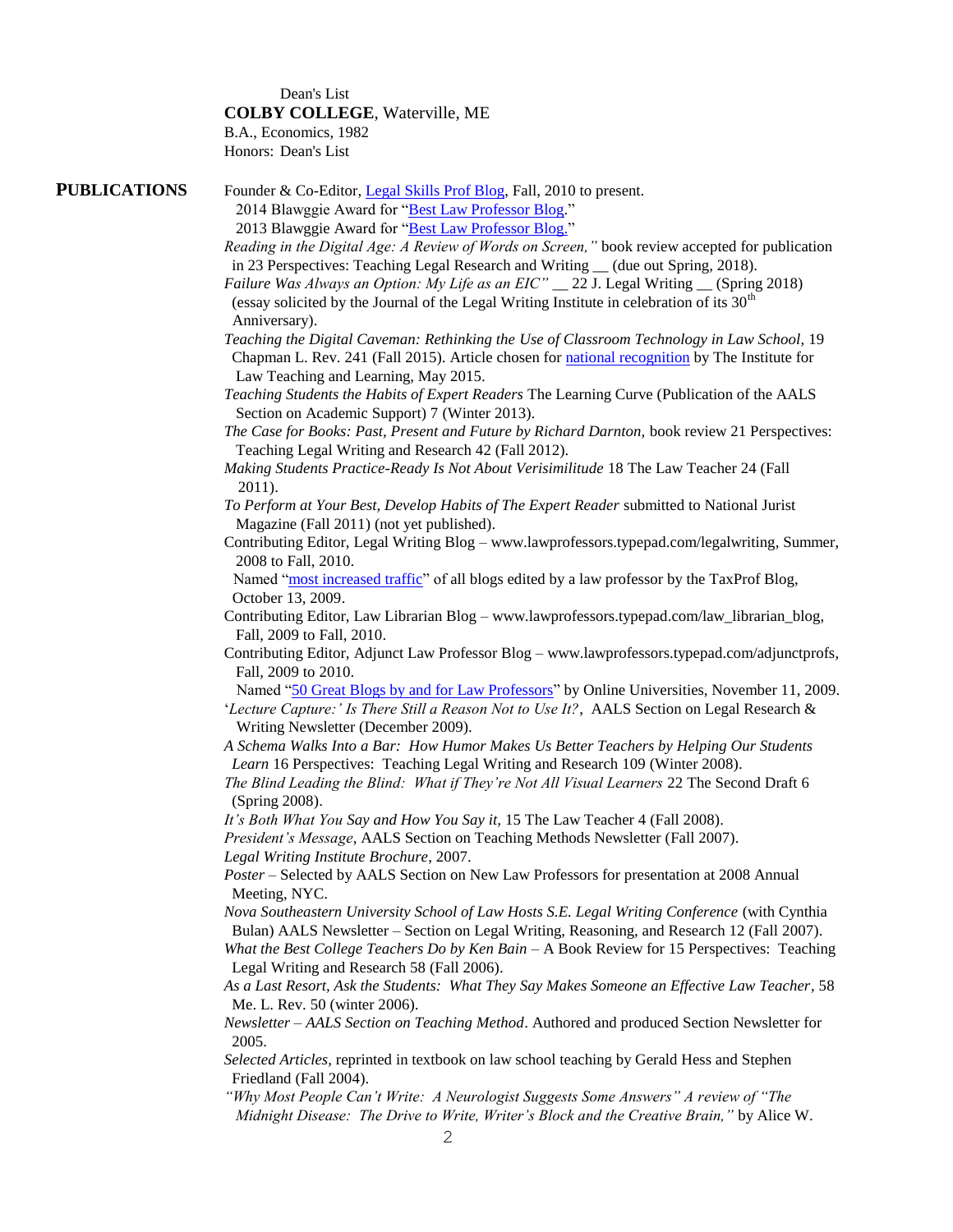|                                          | Flaherty 13 Perspectives: Teaching Legal Writing and Research 32 (Fall 2004).                                                                                                                                      |
|------------------------------------------|--------------------------------------------------------------------------------------------------------------------------------------------------------------------------------------------------------------------|
|                                          | Three views of Visiting, with Terrill Pollman and Samantha Moppett, 18 Second Draft 1 (Summer                                                                                                                      |
|                                          | 2004).                                                                                                                                                                                                             |
|                                          | We Teach Thinking, not Writing, 17 Second Draft 12 (July 2003).                                                                                                                                                    |
|                                          | Motivating Students to Learn, 9 The Law Teacher 14 (Spring 2002).                                                                                                                                                  |
|                                          | Be A Classroom Leader, 10 Perspectives: Teaching Legal Research and Writing 12 (fall 2001).<br>The Cobbler Wears No Shoes - A Lesson for Research Instruction, 51 J. Legal Educ. 39 (2001).                        |
|                                          | Legal Research and Writing Pedagogy - What Every New Teacher Needs To Know, reprinted in                                                                                                                           |
|                                          | Best of Perspectives Volumes 1-9 (2001).                                                                                                                                                                           |
|                                          | 'Can't We All Just Get Along?' - Cooperative Legal Writing Assignments, 15 Second Draft 1                                                                                                                          |
|                                          | (June 2001).                                                                                                                                                                                                       |
|                                          | Better Research Instruction Through "Point of Need" Library Exercises, 7 J. Legal Writing<br>Institute 87 (2001).                                                                                                  |
|                                          | Escape to Alcatraz: What Self-Guided Museum Tours Can Show Us About Teaching Legal<br>Research, 44 N.Y.L. Sch. L. Rev. 387 (2001).                                                                                 |
|                                          | Coping With Misconduct in the College Classroom by Gerald Amada - Book Review in AALS<br>Newsletter - Section on Legal Writing, Reasoning and Research - Fall 2000.                                                |
|                                          | Legal Research and Writing Pedagogy - What Every New Teacher Needs to Know, 8                                                                                                                                      |
|                                          | Perspectives: Teaching Legal Research and Writing 103 (Spring 2000).                                                                                                                                               |
|                                          | 50,000,000 Elvis Fans Can't Be Wrong: The Socratic Method Works, 14 The Second Draft 5<br>(May 2000).                                                                                                              |
|                                          | Critiquing Student Papers – The Quick and the Dead, 14 The Second Draft 5 (November 1999).                                                                                                                         |
|                                          | Dead Bodies and Dueling: Be Creative in Developing Ideas for the Open Universe Memoranda,                                                                                                                          |
|                                          | 7 Perspectives: Teaching Legal Research and Writing 13 (1998).                                                                                                                                                     |
|                                          | In-House Training Manual for University of Colorado School of Law Legal Writing Program<br>$(1997-98).$                                                                                                            |
|                                          | Constitutional Challenges to Withdrawal Liability Under the Multiple Employer Pension Plan<br>Amendments Act of ERISA. Chapter in employment benefits treatise published by the American<br>Bar Association, 1989. |
|                                          | Proposed Rule of Evidence Making Prior Inconsistent Statements Admissible As                                                                                                                                       |
|                                          | Substantive Evidence Adopted By Supreme Judicial Court. 19 Suffolk U. L. Rev. 743 (1985).<br>Excited Utterance Exception to Hearsay Rule Encompasses Remarks Elicited During Post-                                 |
|                                          | Robbery Questioning. 19 Suffolk U. L. Rev. 424 (1985).                                                                                                                                                             |
|                                          | Fireman Are Within The Class of Persons Protected by The First Degree Arson Statute if Subject<br>to a Substantial Risk of Injury. 19 Suffolk U. L. Rev. 401 (1985).                                               |
| <b>WORK IN</b>                           | "Character as Legal Practice Skill: What the Military Academies Can Teach Us About Character                                                                                                                       |
| <b>PROGRESS</b>                          | Training in Law School. Tentative title for article idea I'm now researching, Fall 2017.                                                                                                                           |
|                                          | "A Picture is Worth A 1000 Words Except When it Isn't" (tentative title) I began researching this<br>during the Summer of 2016 but haven't done much with it since then.                                           |
| <b>GRANTS</b>                            | Awarded Association of Legal Writing Directors Scholarship Grant - Spring 2002.                                                                                                                                    |
| <b>PROFESSIONAL</b><br><b>ACTIVITIES</b> | Perspectives: Teaching Legal Research and Writing (Thomson Reuters publication)<br>Editor in Chief, 2017 – present.                                                                                                |
|                                          | Book Review Editor, 2015 – present.                                                                                                                                                                                |
|                                          | Board of Editors, 2014 – present.                                                                                                                                                                                  |
|                                          | Florida Bar Association, 2017 – present                                                                                                                                                                            |
|                                          | Serve on Student Education and Admission to the Bar Committee.                                                                                                                                                     |
|                                          | Served as outside article reviewer for Journal of U. New South Wales Law School - Spring 2013.                                                                                                                     |
|                                          | American Association of Law Schools - Section on Teaching Methods.<br>Chair, Committee to Solicit and Recommend Executive Committee Candidates, Fall 2016.                                                         |
|                                          | Executive Committee, 2003 - 2009.                                                                                                                                                                                  |
|                                          | Chair, $2007 - 2008$ .                                                                                                                                                                                             |
|                                          | Chair-elect, 2005 - 2006.                                                                                                                                                                                          |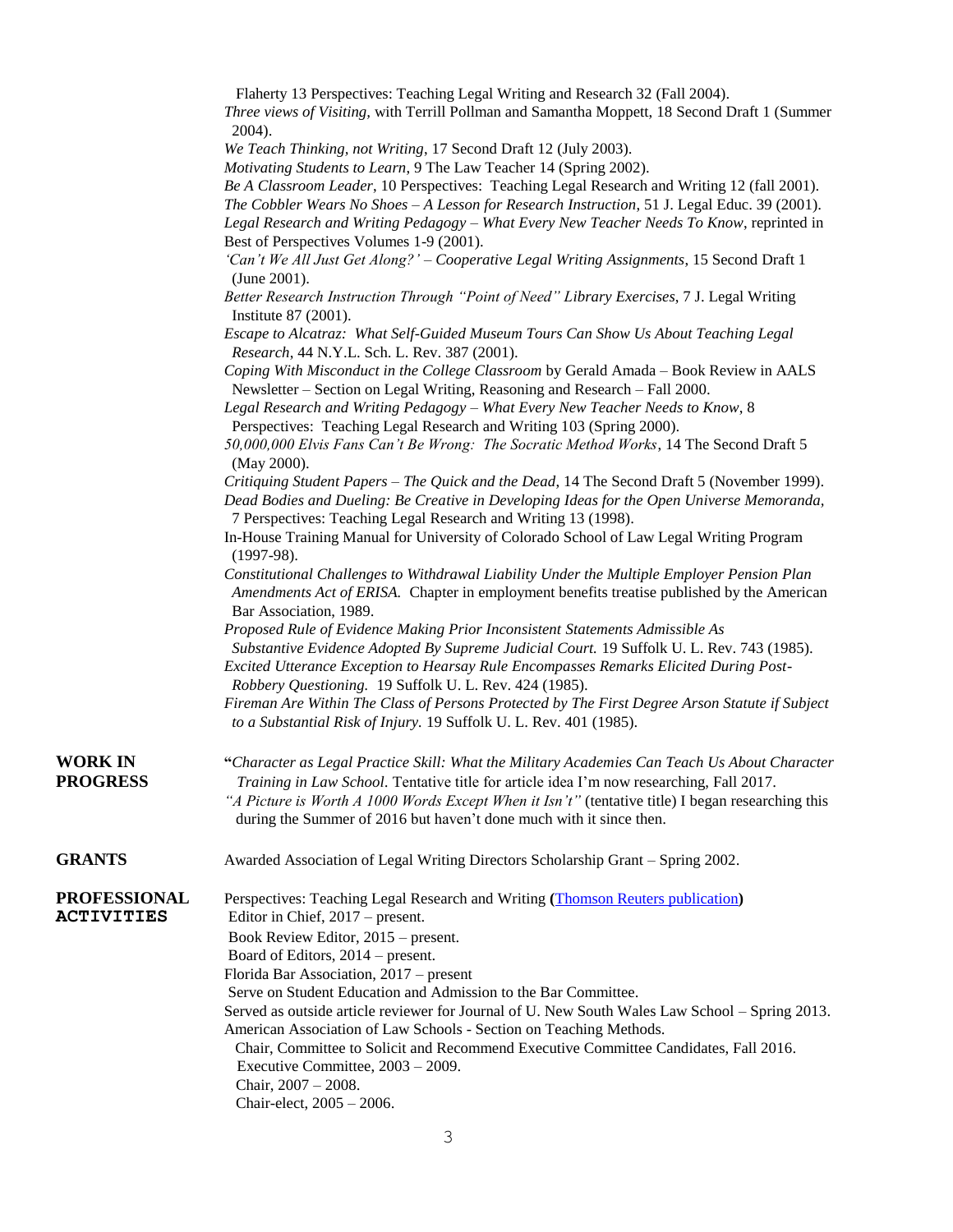Secretary, 2004 – 2005. Treasurer, 2003 – 2004. Member, 2000 – present. American Association of Law Schools – Section on Legal Writing and Research. Nominating Committee, 2007 – 2010. AALS poster committee, 2006 – 2007. Journal of the Legal Writing Institute [Editor in Chief, 2006 -2008](http://www.legalwritingjournal.org/about-us/) (published Vols. 12, 13 and 14). Assistant Editor in Chief, 2004 – 2006. Board Membership and Terms Committee, 2002 – present. Editorial Board, 2000 – present. Associate Editor, 1998 – 2000. Legal Writing Institute. Award – Outstanding Contribution as Editor-in-Chief for J. Legal Writing, 2008. Award – Outstanding Service as a Board Member, 2007. Board of Directors, 2002 – 2006. LWI Archive Project Committee, 2006 – 2007. Executive Committee, 2004 – 2006. Listserv Committee, 2002 – 2004. New Member Outreach Committee. Chair, 2004 – 2006. Member, 2002 – 2009. Conference Poster Committee – Co-chair, 2007-2008. AALS Annual Meeting, moderator for panel discussion on "laptops in the classroom" January 3, 2008. AALS Annual Meeting, panelist for "Program on Sections." January 4, 2008. Humanizing Legal Education, working group. Curriculum Committee, 2006 – 2007. Florida Bar Association. Professionalism Committee, 2010. Nova Southeastern University Shepard Broad College of Law. Faculty Development Committee, 2018 - Admissions Committee, 2015 - 2018 Governance Committee, 2012 – 2015. Bar Scholarship Committee, 2011-2012. Appointments Committee – 2008. Ad-hoc Committee on Curriculum Reform, 2007 – 2008. Student Affairs Committee, 2004 – 2008. Interface Committee, 2003 – 2004. Scribes: The American Society of Writers on Legal Subjects – Member. University of Colorado Faculty Fellow, 2002, 2003. University of Colorado School of Law. Internal Review Committee, 2002 – 2003. Curriculum Committee, 2001 – 2002. Boulder Inn of Court. Vice President, 2002 – 2003. Member, 2000 – 2003. Colorado Bar Association, Appellate Practice Subcommittee – Member. Boulder County Partners – Youth Mentoring Group, Spring 2003.